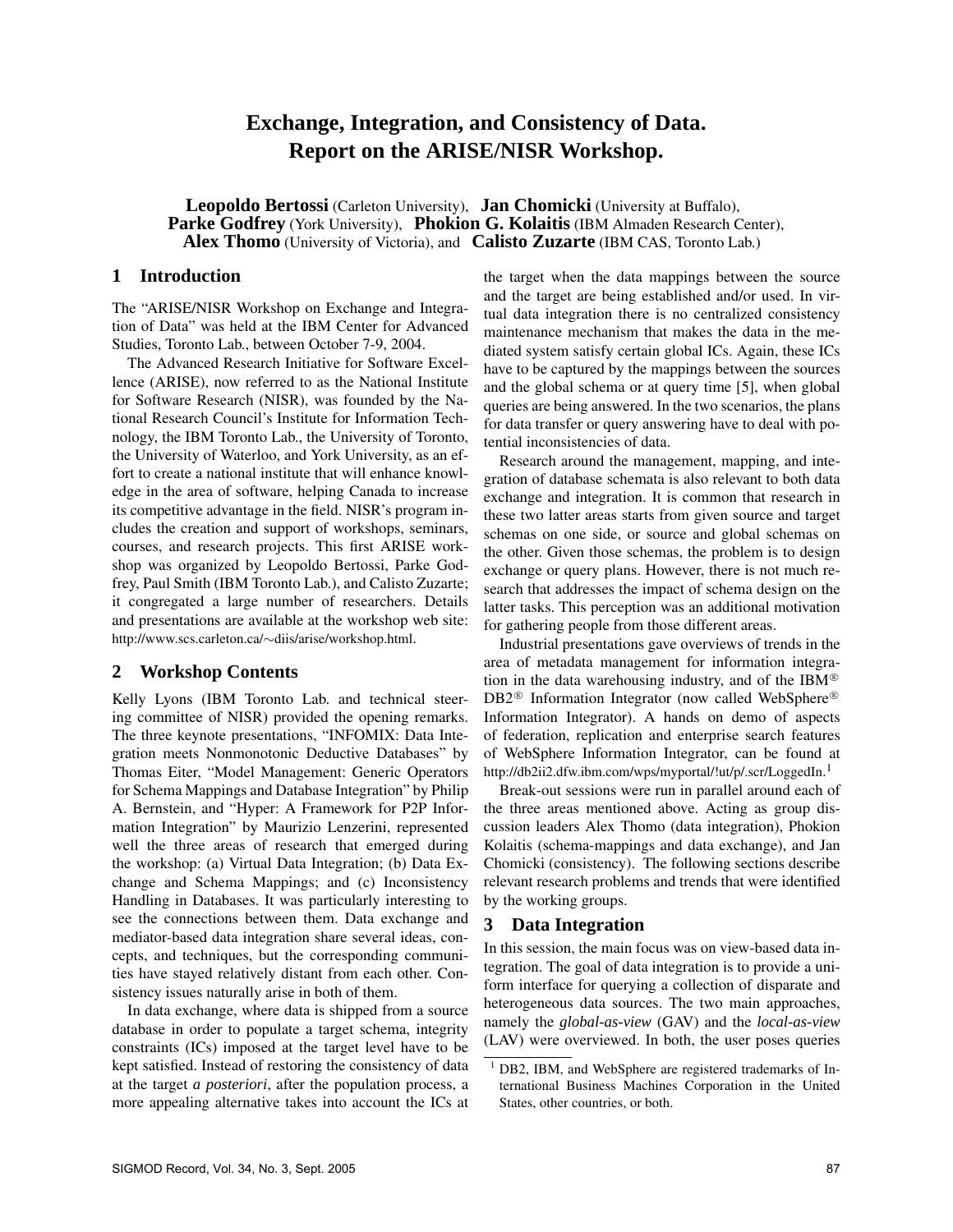on a mediated global schema. The main difference lies in the way the data sources are represented. In GAV, each data source exposes a view defined over the local schema, and the view name is an element of the global schema. On the other hand, in LAV, the data sources expose views defined over the global schema. The pros and cons of each approach are as follows. In GAV the query answering is simple: It amounts to view unfolding. However, adding sources to the data integration system is non-trivial. In particular, given a new source, we need to figure out all the ways in which it can be used to obtain tuples for each of the views in the global schema, and this limits the ability of the GAV approach to scale to a large collection of sources. In contrast, in the LAV approach each source is described in isolation. It is the system's task to figure out (at query time) how the sources interact and how their data can be combined. In this case, query answering and query reformulation are harder, and sometimes require recursive queries over the sources.

This session focused mostly on the LAV approach. It was discussed that there is sometimes a confusion about how the answer to a query should be characterized. There are two ways of doing that. The first is syntactical: The query answer is the one that can be computed by evaluating the maximal view-based query rewriting expressed in some fixed language. The second characterization is semantical: We try to find the *certain answers*, that belong to all the answers sets that can be obtained on each database that is consistent with the views (on the global schema). The source of confusion is that these two characterizations coincide in the case of conjunctive queries and views. Thus, they have been often used interchangeably in previous works, but this coincidence is not true for more complex queries and views, such as those containing recursion.

As pointed out in [24], in the context of semistructured data, a natural and quite general fragment of recursive Datalog did emerge in the mid 1990s: The class of regular queries, whose basic element is that of regular path queries. For such queries and views to compute the certain answers is computationally hard. For example, to decide whether a tuple is a certain answer is CoNP-complete with respect to the size of data [10]. On the other hand, given a view-based rewriting expressed in some fixed language (e.g., regular language, or Datalog), computing the answer is in PTIME on the size of the data. Clearly, the answer computed by evaluating the maximal (w.r.t. to some fixed language) view-based rewriting is only a subset of the certain answers, but this is often an acceptable approximation. In the session it was concluded that the best sources of information regarding the rewriting-based answers vs. certain answers, are the seminal papers [9, 10]. Moreover, a recent important achievement was pointed out: In [11] the notion of view-based containment and equivalence for regular path queries was investigated and positively solved. By using the solution in [11], one can test, in compile time, whether a computed view-based rewriting will generate the full certain answers when evaluated on the views.

The session was concluded outlining some new promising directions for further research, among others, the optimization of view-based rewritings and data-integration in P2P systems.

### **4 Data Exchange and Metadata**

This session focused on research issues and directions in data exchange and metadata management. A common thread in both these areas is the systematic use of *schemamappings*, which are high-level specifications in some logical formalism that describe the relationships between schemas.

**Issues in data exchange.** Data exchange is the problem of taking data structured under a source schema and translating them into data structured under a target schema. Although there are clear similarities with data integration, the main difference between the two frameworks is that, given a source instance, the goal in data exchange is to actually materialize a target instance such that (i) it satisfies the specifications of the schema-mapping between the source schema and the target; (ii) it reflects the given source data as accurately as possible. The challenges in data exchange arise because typically there are more than one target instances (called *solutions*) that satisfy the specifications of the schema-mapping. This state of affairs raises both semantical issues and algorithmic issues in data exchange: Given a source instance, which solutions are better than others? Which solution should one choose to materialize? How difficult is to compute such a good solution? What is the semantics of target queries and how difficult is it to evaluate such queries?

In recent years, the study of the theoretical underpinnings of data exchange has mainly centered on data exchange settings between relational schemas and with schema-mappings specified by source-to-target tuple generating dependencies that can be thought of as global-andlocal-as-view (GLAV) constraints [15, 16]. The next step is to attempt to extend this study to richer data exchange settings. One concrete direction is to study the semantics of data exchange between semistructured schemas and XML schemas, and to relate this investigation to the actual practice of existing data exchange tools, such as the CLIO system [21].

During the break-out session, there was a vigorous discussion about rethinking the semantics of query answering in data exchange. Thus far, *the certain answers* semantics has been used as the standard semantics in both data exchange and data integration, and much of the research has focused on the complexity of computing the certain answers to target queries. The definition of the certain answers is based on the entire space of solutions to the data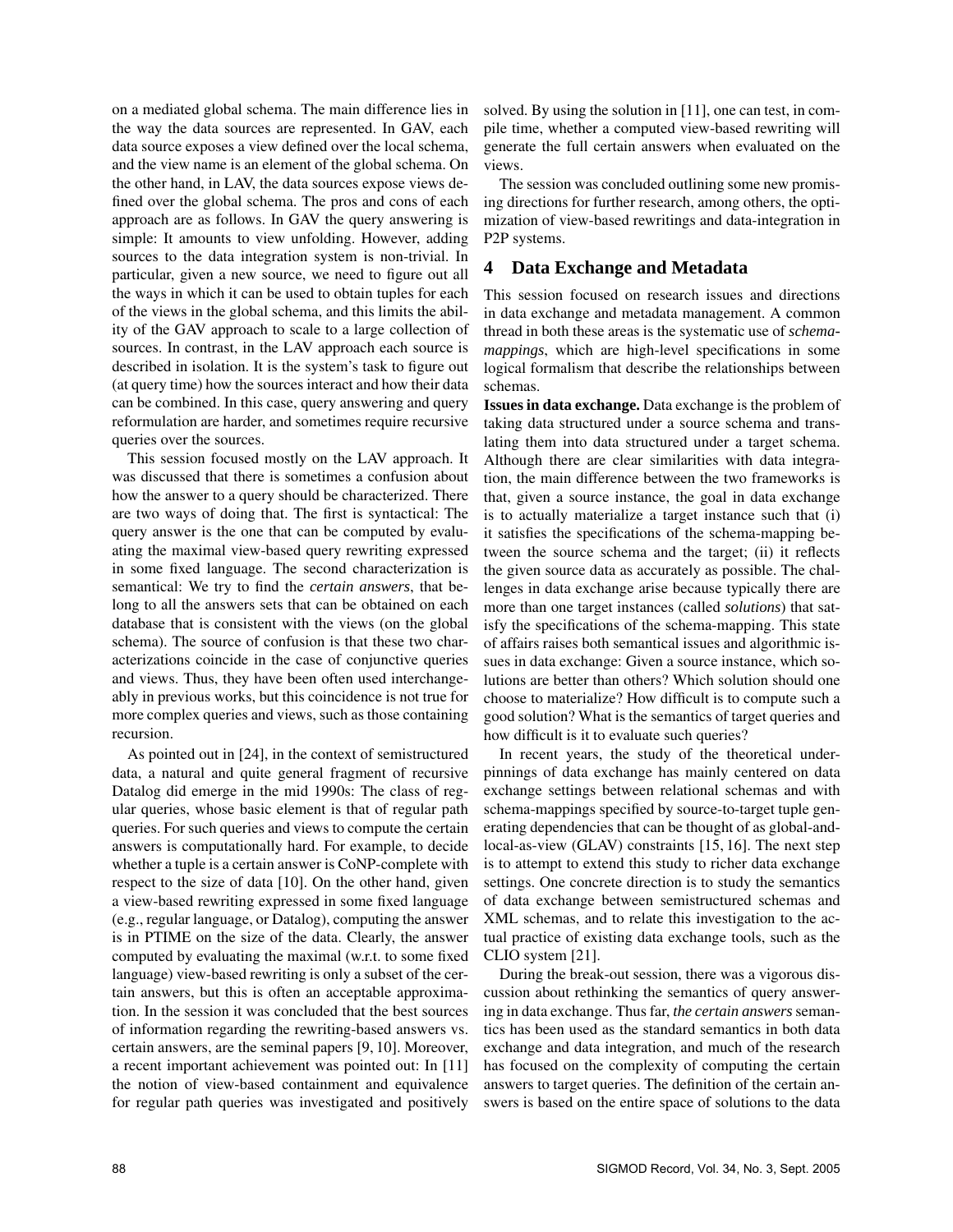exchange problem. What is so sacred about this semantics? Are there meaningful alternatives to the certain answers semantics that also take into account the "pragmatics" of the situation at hand? Is there a way to gauge the "quality" of the answer to a query, in addition to mainly focusing on the complexity of computing this answer?

**Issues in metadata management.** Schema-mappings *are* metadata. Bernstein [4] has made a compelling case for the importance of developing both the theory and the practice of metadata management, which in this framework, is achieved by combining certain basic generic operators on schema-mappings, such as *composition*, *merge*, *match*, and *change*. Repeated combinations of these operators can produce complex transformations on schemamappings and can be used to analyze schema evolution.

The first main challenge in metadata management is to develop rigorous semantics for each of the basic operators. Once this is achieved, the next challenge is to investigate the properties of these operators for different schemamapping languages. One concrete issue has to do with the *closure* properties of the schema-mapping languages. For instance, is a given schema-mapping language closed under composition? In other words, can the composition of two schema-mappings be expressed in the same language used to express each of the two schema-mappings? Another issue has to do with the algorithmic properties of the basic operators and the schema-mapping languages used to express them. In particular, for which schema-mapping languages can the outputs of these operators be efficiently computed? Progress has been made in the study of several operators, including composition [20, 17] and merge [22]. Nonetheless, much more remains to be done for the remaining operators.

Another major challenge in this area is the development of better user interfaces for visualizing and manipulating schema-mappings. Techniques from other areas, such as graph drawing, may have a role to play in designing more effective user interfaces that will make it possible to achieve large-scale metadata management.

Finally, there is a need to create a suite of benchmarks to be used to carry out experiments to compare tools for data exchange and metadata management. Research in this area will undoubtedly benefit from the existence of a public-domain repository with data, schemas that have evolved over time, complex schema-mappings, and challenging queries. Building such a repository will be a real service to the community and will advance the field.

#### **5 Handling Inconsistency of Data**

The notion of *inconsistency* has been extensively studied in many contexts. In classical logic, an inconsistent set of formulas implies every formula (*triviality*). In databases, a database instance is inconsistent if it does not satisfy integrity constraints (ICs) (*constraint violation*). Those two kinds of inconsistency are closely related. Triviality is not a problem in the database context because the semantics of query answers does not take into account ICs.

Inconsistent databases arise in data integration, during long-running database activities, and in other situations in which ICs cannot or would not be enforced. In order to deal with inconsistency in a flexible manner, database research has developed different approaches that we will illustrate using a simple example.

Consider a database schema consisting of two unary relations *P* and *Q* and the IC:  $\forall x. \neg (P(x) \land Q(x))$ . Assume a database instance consists of the following facts:  ${P(a), Q(a), P(b)}$ . Under *prevention* (usual constraint enforcement), such an instance could not arise: only one of  $P(a)$  and  $Q(a)$  could be inserted into the database. Under *ignorance* (constraint non-enforcement), no distinction is made between  $P(a)$  and  $P(b)$ , despite that the latter, not being involved in a constraint violation, appears to represent more reliable information. Under *isolation* [7], both  $P(a)$  and  $Q(a)$  would be dropped (or ignored in query answering). Under *weakening* [3, 19], *P*(*a*) and *Q*(*a*) would be replaced by *P*(*a*) ∨ *Q*(*a*) or some other form of disjunctive information. Allowing *exceptions* [6], means that the constraint is weakened to ∀*x.*¬(*P*(*x*) ∧ *Q*(*x*) ∧ *x* = *a*). *Materialized repairing* [14] produces a *repair*: a consistent instance minimally different from the original one, in this case  $\{P(a), P(b)\}$ or  $\{Q(a), P(b)\}$ . *Virtual repairing* [1] does not change the database but rather returns query answers true in all repairs (*consistent* query answers). So the query asking for all such x that  $P(x)$  is true, returns only  $x = b$ . Finally, under the attack/support approach [23],  $P(a)$  attacks  $Q(a)$  and vice versa, and thus the support for both is lower than for  $P(b)$ .

Research has focused on materialized or virtual repairing, and different notions of repair have been proposed, to capture the notion of minimal change in different ways [1, 8, 25]. Also, different evaluation mechanisms for computing consistent query answers have been developed and the complexity of this problem studied [2, 13, 18, 8, 12].

The following research issues in the area of inconsistent databases were viewed as important by the participants: 1. How to *generalize/integrate/parameterize* existing approaches to the computation of consistent query answers. 2. What kind of *preferences* are useful and do they help? Although preferences may reduce the number of repairs, they introduce additional minimization criteria, which may negatively influence computational complexity.

3. Should *null* and *default* values be considered in constructing repairs?

4. How to identify contexts suitable for a specific notion or repair. For example, if the database is assumed to be complete, all repairs are obtained by deleting facts. However, in the absence of such an assumption, insertions of facts should also be considered.

5. How to integrate inconsistency resolution with various